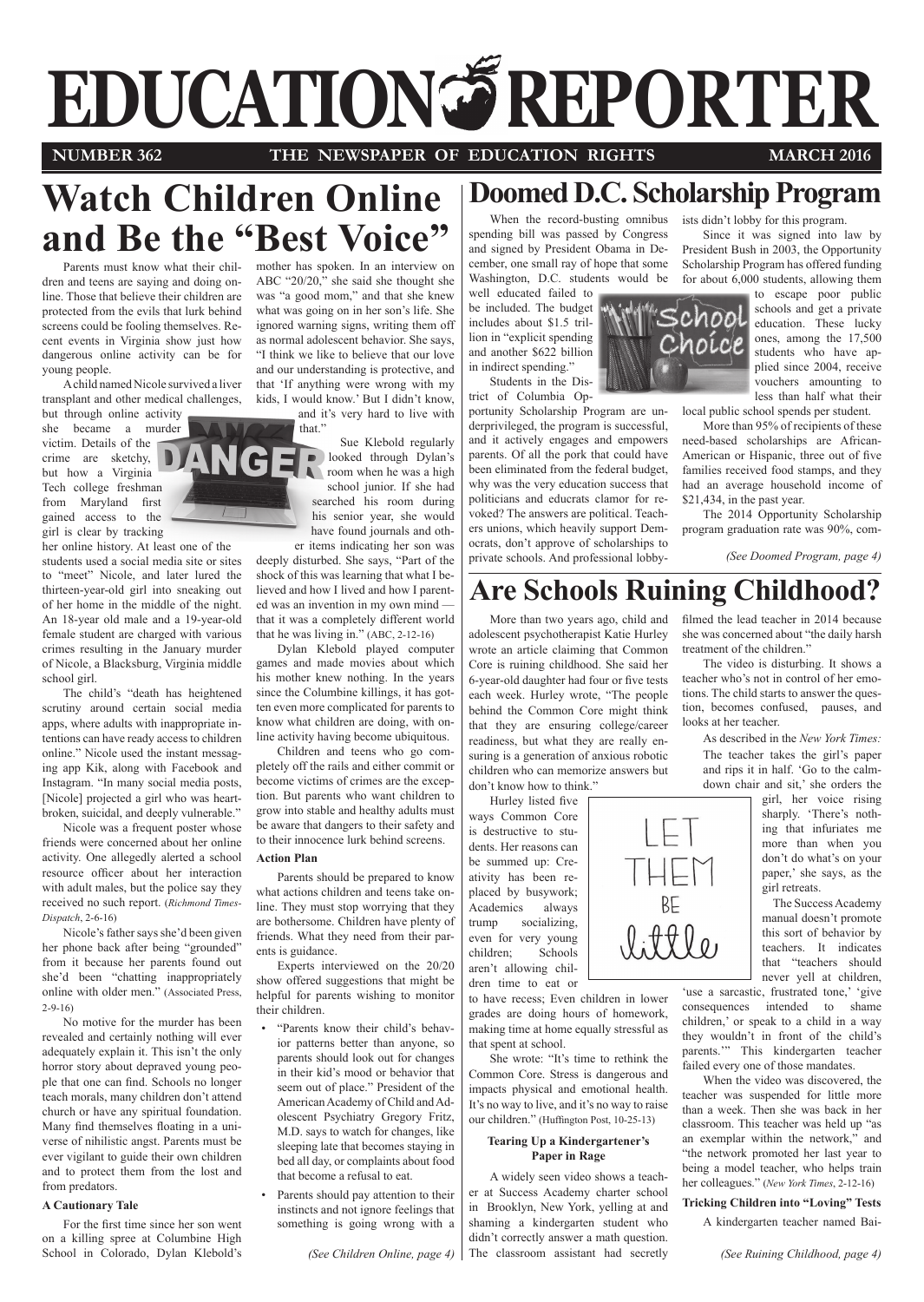## **DUCATION** *BRIEFS*

**Only 54% of Los Angeles Unified School District seniors are "on track to graduate" from high school this June.** Massive efforts are underway to place students in special "credit recovery" programs, a controversial way for students to quickly make up classes they've failed. The district's school board already lowered requirements last June, changing the minimum passing grade from a C to a D. L.A. Unified graduation rates had previously been climbing, having reached 74% in 2015. (*Forbes*, 2-12-16)

**If further evidence was needed that there are flaws in the reauthorized Elementary and Secondary Education law, called the Every Student Succeeds Act, it has arrived.** The liberal-leaning National Education Association (NEA) teachers union has named U.S. Senators Lamar Alexander (R-TN) and Patty Murray (D-WA) to be co-recipients of its annual Friend of Education award "for their efforts in shepherding ESSA through Congress." Alexander will be the first Republican to receive the award since 1984. (EIAonline.com, 2-22-16)

**Eleven choir members on a field trip to a singing competition from the affluent Grosse Pointe South public high school became ill after eating marijuana-infused cookies.**  Adult chaperones were unaware that students had the drugged cookies, which police say were supplied by two recent graduates who got the pot from a current medical marijuana card holder. As punishment, the 11 students who were all aware that the cookies were drugged won't be allowed to go to Ireland with the choir to compete. (Fox2Detroit.com, 2-11-16)

**The number of Americans supporting school choice, the right of parents to determine where their children attend school, has grown to 70%.** Those polled say they're 64% more likely to vote for candidates who support school choice, and that rises to about 76% among hispanics and millennials. (Watchdog. org, 2-18-16)

Education Reporter (ISSN 0887-0608) is published monthly by Eagle Forum Education & Legal Defense Fund with editorial offices at 7800 Bonhomme Ave., St. Louis, MO 63105, (314) 721-1213, fax (314) 721-3373. Editor: Virginia Barth. The views expressed in this newsletter are those of the persons quoted and should not be attributed to Eagle Forum Education & Legal Defense Fund. Annual subscription \$25. Back issues available @ \$2. Periodicals postage paid at Alton, Illinois.

Web site: http://www.eagleforum.org E-mail: education@eagleforum.org

# **Educational Cronyism** Book of the Month<br>
BRIEFS **S** Those who worry that government ecutive at this education organization.

Those who worry that government officials use their jobs as a jumping off point to bigger things are paying close attention to certain events surrounding the U.S. Department of Education. Obama associates are part of a group purchasing a for-profit college that the government has previously criticized, resulting in its lowered value. The wife of Arne Duncan's replacement has taken a job that could result in conflict of issues with her husband's position. Arne Duncan looks to be moving on to big career advancements since resigning his cabinet position.

## **Arne Duncan is a Star!**

Jennifer Aniston, Lady Gaga, George Clooney, Tom Hanks, and Arne Duncan. What do they have in common? They are all reportedly clients of Creative Artists Agency (CAA),

a Los Angelesbased talent agency. CAA represents peo-

ple from Bruce Springsteen to Katie Couric. Plus former Bruce, now Caitlyn, Jenner.

A 2007 article in *Fortune* indicates that at CAA, teamwork is everything. "Celebrities" aren't represented by just one agent but, instead, information is shared among all areas of the company and everything is done for the advantage of clients. "The agency said that it 'will create opportunities for [Arne] Duncan across all areas, including books and speaking, as well as identify new business ventures.'" (*Variety*, 2-8-16)

In what alternate universe does a man go from heading the Department of Education to needing such representation? The same one where a former First Lady, now presidential candidate, has given many speeches for which even public colleges pay huge fees. (Along her road to amassing an astonishing net worth, Hillary was paid \$300,000 by the University of California at Los Angeles for a speech in March of 2014.)

## **Conflict of Interest**

Melissa Steele King, wife of Acting Secretary of Education John King, has been hired by Bellwether Education Partners. Mrs. King has been named an associate partner at Bellwether, which was co-founded by Andrew Rotherham, who Diane Ravitch calls "a leading force in the corporate [education] reform movement." (DianeRavitch.net, 2-18-16)

It is an understatement to recognize that there might be conflict of interest issues when the spouse of the man in charge of American education is an ex-

**HINK JURGE JURY** 

IS ON THE COURT,

ecutive at this education organization.

The Bellwether website says they have "the highest commitment to transparency," so they provide a list of their "partners." But they fail to indicate which are clients and which are funders. A list of these "partners" of Bellwether includes: NEA Foundation, PARCC Consortia, Chiefs for Change, Sylvan Learning, Teach for America, ACT, Inc., Harmony Schools (Gülen charter schools), K12 Inc., Thomas B. Fordham Institute, U.S. Chamber of Commerce Foundation, Microsoft Corporation, and the Bill & Melinda Gates Foundation.

President Obama reportedly sought to avoid Congressional confirmation for Mr. King by having him remain "acting" Secretary. But King may now face confirmation hearings. Besides explor-

> ing Mrs. King's Bellwether situation, Senators might initiate questioning about John King being whisked out

of his position as New York Education Commissioner and into the administration when outraged New York parents demanded his dismissal because he gave every appearance of refusing to listen to their misgivings about Common Core.

Many say John King's January 2015 move to the Acting Deputy Secretary of Education position in the federal government was a way to rescue him from being fired in New York.

## **President Obama's Friends**

It appears that The University of Phoenix will be sold. The largest forprofit university has been victim of a "determined effort on the part of the Obama Administration to kill it off," according to an article in *Forbes* (2- 15-16). Any sale of The University of Phoenix, which is owned by the Apollo Education Group, will require approval by the U.S. Department of Education. This may not pose a problem for those who wish to purchase it since they have close ties to the Obama administration.

Anthony Wilder "Tony" Miller, who was Obama's Deputy Education Secretary from 2009 to 2013, is the head of Vistria Group, the intended buyer of the University of Phoenix organization. Another Vistria Group "top official" is Martin Nesbitt, who some say is President Obama's best friend. Nesbitt supported Obama's 2004 Senate bid and was treasurer of his 2008 presidential campaign.

**PRESIDENTS RESIGN** 

UNESS JURE JUDY<br>15 APPOINTED TO<br>THE COURT.

*(See Cronyism, page 4)*







**Teaching from Rest: A Homeschooler's Guide to Unshakeable Peace**, Sarah Mackenzie, Classical Academic Press, 2015, \$12.95 This gem of a book



is full of inspiration, as well as practical advice. Although intended for an audience of Christian homeschoolers, Sarah Mackenzie's guidance would help anyone to better educate children.

Mackenzie suggests that childhood and the homeschool experience should be one that families look back on and describe as "warm, conversational, and infused with truth, goodness, and beauty."

She says that homeschoolers should worry less about specific curricular choices and more about the entire experience of the child and the family. "If we don't know where we're going, what our purpose is for our children, our homeschool, and our family culture, it will be impossible to know what should go and what should stay.**"**

Mackenzie says *how* you teach is as important as *what* you teach, meaning atmosphere is critical. More than just "covering material," learning occurs when children are taught in a manner that allows them to love it, to think logically, and when they are encouraged to realize their full potential. She emphasizes, "Meaningful learning happens when our children wrestle directly with great ideas — not as a result of our repackaging those great ideas, but when they interact with the ideas themselves."

She says to avoid all "that becomes a series of checkboxes and canned activities in our efforts to prove that learning is happening, even when it isn't."

Mackenzie includes many practical tips, such as that parents should integrate subjects. She offers as an example reading *The Merry Adventures of Robin Hood*, which includes "wrestling" with history, geography, writing, vocabulary, theology, and philosophy.

Other tips are: Keep it simple don't fall for gimmicks. Read to and allow children time to read every day. Students should write and do math daily. Allow time for review. Allot more time during each subject than the actual lesson plan is projected to take, which allows breathing room for exceptional days. She says, "If education is in part an atmosphere, then creating an atmosphere of peace should be of utmost importance."

Mackenzie finds that six-week terms, followed by a week during which she reassesses, eliminates anxiety over lesson plans or any impulse to precipitously ditch curriculum. She determines any needed changes once the term concludes.

The author relays advice that experienced homeschoolers have offered to her. They say to "focus on relationships, to help my children preserve wonder and perceive truth, and to do each day's work as diligently as I can."

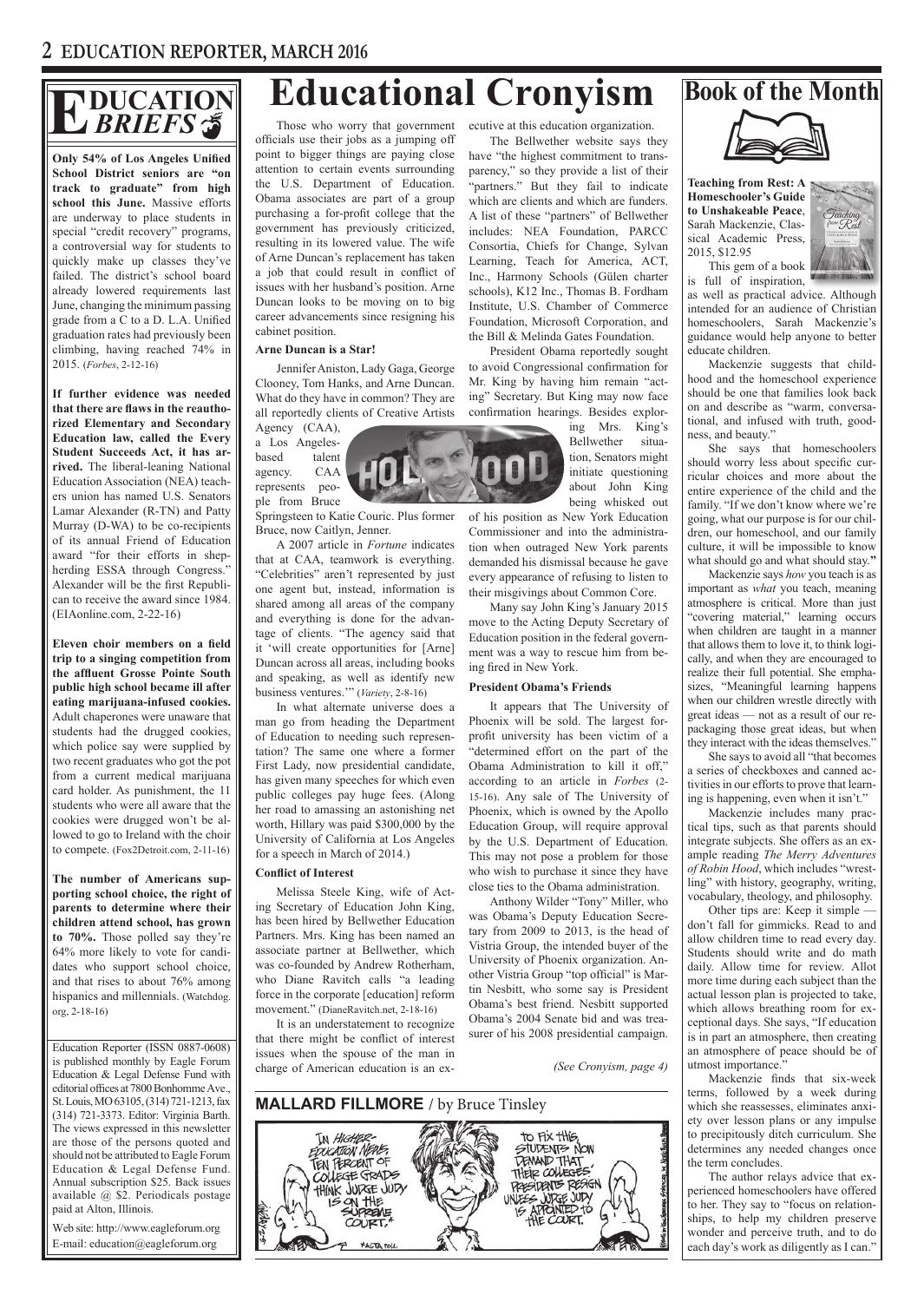# **FOCUS: Are Public Schools Teaching Your Child An Alternate Religion?**

## **by Julie Roys**

*First published at JulieRoys.com on January 26, 2016. Reprinted with permission.*

Would you send your children to a Muslim school? I have yet to find a Christian parent who says yes to that question — and the reason is obvious. We don't want our kids indoctrinated into Islam. We want them to become Christians.

Yet, currently in the United States, 84% of Christian parents send their children to schools teaching an alternate religion. These schools may be billed as religiously neutral, but make no mistake: public schools are religious institutions, enthusiastically promoting the religion of secular humanism.

Now, I realize that may sound extreme or fundamentalist. But trust me, I'm not making this up. In addition to reading widely on this topic, I've also raised two adult children, who regretfully spent several years in the public school system. But, my greatest insight into public schools has been through my husband, who has taught in them for more than 30 years. He is the one who opened my eyes to the religion being promoted in public schools. And interestingly, when he shares this view with students, they wholeheartedly agree.

In recent years, my husband has had the unique privilege of visiting a comparative religions class at his school to explain Christianity. And, each time, he presents Christianity as a comprehensive worldview and contrasts it with what he perceives to be the prevailing religious worldview at his high school — secular humanism. Based on the framework described in Nancy Pearcey's book, *Total Truth*, my husband explains that every worldview has three components — an origins narrative; a "fall" or explanation for the cause of suffering; and a redemption story, or way to end suffering.

He then argues that in his school, the origin narrative is evolution: you are the result of random processes and are no different than an animal. The cause of suffering is socially constructed rules that inhibit your freedom, especially your sexual freedom. And, the way to end suffering is to reject these rules, which typically stem from Christianity. So, in essence, salvation is found by rejecting Christianity.

"Yup, that's right," students typically respond. Interestingly, no student has ever objected to my husband's description of his school's religious worldview. In fact, when he describes it, most experience a sort of "Aha!" moment.

So, in light of this reality, I ask you: Should Christians send their kids to public schools? Last Saturday, I considered

this question on my radio show, "Up for Debate," as I have several times in the past. And every time, the question elicits strong opinions and emotion. And, I usually hear the argument that the education of our children is a very personal issue; it depends on the child; and no one way is better than another way. That, of course, sounds very reasonable and non-judgmental. But, is it really true?

In Deuteronomy 6:7, God commands his people to teach his commands "diligently to (their) sons," instructing them to "talk of them when you sit in your house and when you walk by the way and when you lie down and when you rise up." I admit that as young parents, my husband and I didn't understand this verse as a command to provide our children with a Christian education. We figured it would be enough to apply this verse to our interactions with our children outside of school. But, years later, when someone challenged me to think about how this verse applies to education, the implication was inescapable. The verse says to teach your children about God 24/7. Why would that not include the intentional, formal instruction of our children?

Other verses carry a similar message. In Ephesians 6:4, fathers are commanded to bring up their children "in the discipline and instruction of the Lord." Proverbs 22:6 tells parents to "train up a child in the way he should go." Scripture also warns about sitting under the influence of those who are hostile to God. Proverbs 13:20 says, "He who walks with wise men will be wise, but the companion of fools will suffer harm." In Luke 6:39-40, Jesus says, "Can a blind man lead a blind man? Will they not both fall into a pit? A student is not above his teacher, but everyone who is fully trained will be like his teacher." Psalm 1 says, "Blessed is the man who does not walk in the counsel of the wicked. . . ."

How is placing our kids in a secular humanistic institution for their most formative years not a violation of these verses?

When I argue this case, though, I usually get a fair amount of push-back and hear some common defenses for sending kids to public school. But do these arguments actually hold up to scrutiny?

## *Common Reasons Parents Send Kids to Public School:*

## **1)** "**My School is Different"**

A veteran public school teacher from Las Vegas called in to my program Saturday, challenging the notion that all schools promote secular humanism. Sure, some do, she said. But for decades, she said she's promoted Christianity in her classroom and has made a practice of praying with students, as well. She's also made it a practice to tell her students that she's praying to Jesus during the 30 seconds of silence that begin each day. And, during parent-teacher conferences,

she said she often discusses family issues with parents

and prays with them about those issues, as well. In fact, the influence of Christians is so strong at her school that the school once hosted a Christmas program where overtly Christian Christmas carols were sung. "So things can change in our public school system!" she said — if only more Christians would get involved.

The problem with what this teacher described, as one of my guests noted, is that it's illegal! Ever since the landmark Supreme Court case in 1947 that erected a "wall of separation between church and state" — and the 1962 case, which outlawed school prayer — it is illegal for public school employees to promote Christianity. The only way to introduce a Christian worldview back into the public schools would be either to change the law or to encourage Christian teachers to violate the law. Given that the latter would violate the admonition in Romans 13 to submit to authorities, I would not recommend it as a solution. And, given that our courts increasingly are ruling against Christian liberty, and the prevailing culture is hostile to Christianity, I don't think there is any chance we will re-introduce Christianity into our schools any time soon.

## **2) "Christians Kids Need to Be Salt & Light"**

Yes, we need to teach our children to share Christ with unbelievers. But seriously, would any of us send an undeveloped, vulnerable child into a hostile mission field? Again, Scripture teaches parents to nurture and instruct their children, not send them as missionaries to a pagan culture. In 1 Timothy 3, we are told that leaders in the church should not be recent converts because they might fall into sin. Certainly, this same principle should apply to missionaries. Many children aren't even converts, but they certainly are not mature believers. To me, sending children as missionaries is ludicrous. It's also not working.

According to a study by Dr. Brian Ray of the National Home Education Research Institute (nheri.org), 75% to 85% of public school children from Christian homes abandon their faith as adults. However, less than 10% of homeschooled children leave the faith as adults. Similarly, the Nehemiah Institute (NehemiahInstitute.com) found that 80–85% of public school students from



Christian homes have secular humanistic worldviews. But, only 3% of students attending schools that intentionally teach a Christian worldview have secular humanistic worldviews. Clearly, how we educate our children makes a difference.

## **3) "We Can't Afford Christian School or Homeschool"**

Money, I believe, is the biggest impediment to Christian education. In fact, a Barna study (Barna.org) found that public school is the first choice option for only 26% of the population. So, many send their kids to public schools out of necessity, and for no other reason. Economics is also likely a major reason why the homeschooling population is largely white.

Surprisingly, though, the fastestgrowing segment of homeschoolers in the country is African-American. And, a significant proportion of these are single moms, showing that it can be done. But it takes an incredible amount of sacrifice, and increasingly, I believe the church needs to lend a helping hand.

However, educating our kids biblically is worth the sacrifice. Our family actually downsized our home several years ago, specifically so we could send our kids to Christian schools. And last year, we were actually paying twice our mortgage in our kids' tuition each month! But, nurturing our children's minds has been worth it. And, even though my husband and I are always teaching our kids at home, we have seen a huge difference in our children's worldview formation since attending Christian schools.

So, given our experience and the clear teaching of Scripture, I would send my kids to public school only if there was absolutely no other option. But, I'm a believer that God normally provides options when we earnestly seek them.

*Julie Roys is a speaker, writer and host of Up for Debate, a nationally syndicated talk show on the Moody Radio Network. A graduate of both Wheaton College and the Medill School of Journalism at Northwestern University, Julie is respected for her ability to tackle difficult conversations with both courage and fairness. Julie blogs at JulieRoys.com and her articles have appeared in* World Magazine*,* The Christian Post, Hermeneutics, *and* Boundless.org *webzine.*